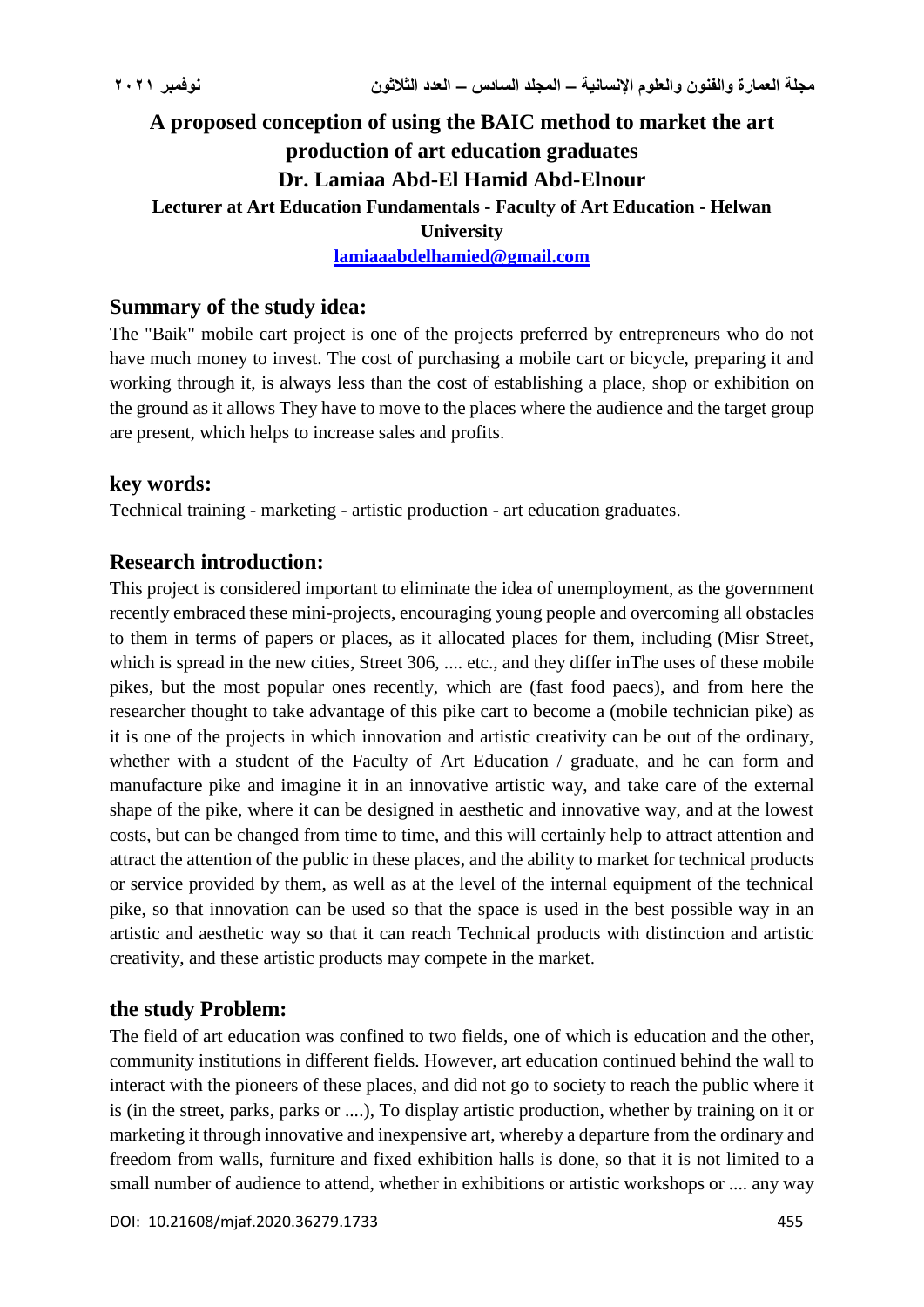to practice, and the marketing of the artistic product, where material is provided, whether by participating in the reservation of a hall or the like, to practice production or marketing, which causes a defect in the outcome of marketing, where the cost is less than the material gains, so the outcome of the costs is high, as is the outcome of the sale and marketing of these products where no The costs of these expenses are covered by the materials, tools and other costs that surrounded the artistic production, which helped to confine it to a large extent in the Egyptian society.

# **accordingly, the research question was published:**

Q: How can a comprehensive BAIC-style concept be formulated for marketing art products for art education graduates and laying down foundations for studying its economic implications?

-Research assignment: - A theoretical conception of the marketing of artistic production can be done using the BAIC method.

-Objectives of the study-:

Coming up with an innovative formulation of a technical pike that can be used in many ways in marketing the technical results to graduates and enables them to compete in the labor market. -Research importance-:

1-Developing a miniature model and opening new horizons and artistic perceptions for the art education graduate to imagine his small artistic project (mobile art pike.)

2- Opening many artistic fields with the ease of presenting them in innovative ways that attract the public.

3- Opening new economic horizons in different ways to take a place in which the labor market competes with the student / graduate to improve the technical product or service provided through this (mobile technical pike) in the labor market and its competition is local and promoted through networks. Internet communication, which may bring it to the world, although it is a small project.

4-Investing this project in an individual way or collectively participating among the students / graduate of the creative, skillful and artistic talents in creating (moving artistic pike) and choosing the idea suitable for intonation of the distinctive artistic product, which makes it a competition among other artistic products on the labor market.

5-Knowing a pilot model for the feasibility study (for the moving technical pike.)

6- Providing the first innovative technical BAIC to guide art education graduates.

7-Relying on creative, artistic, skillful and innovative thinking in selecting the artistic product and refining it to suit it with the small project (technical pike) suitable for it.

8-Eliminating unemployment by creating job opportunities for art education graduates.

9-Departing from the ordinary in the way artistic products are displayed, published and advertised in a different way from (art galleries and fixed halls) targeting a broad base of the public.

Research methodology: The research follows the descriptive and analytical approach in several steps, which are as follows:

First, the applied framework for the research: divided into:

1-An opinion poll through google drive forms for a sample of (50) faculty members from the Faculty of Art Education - Helwan University, and this poll is safe in light of the Corona crisis and to reap more results in a fast and safe way.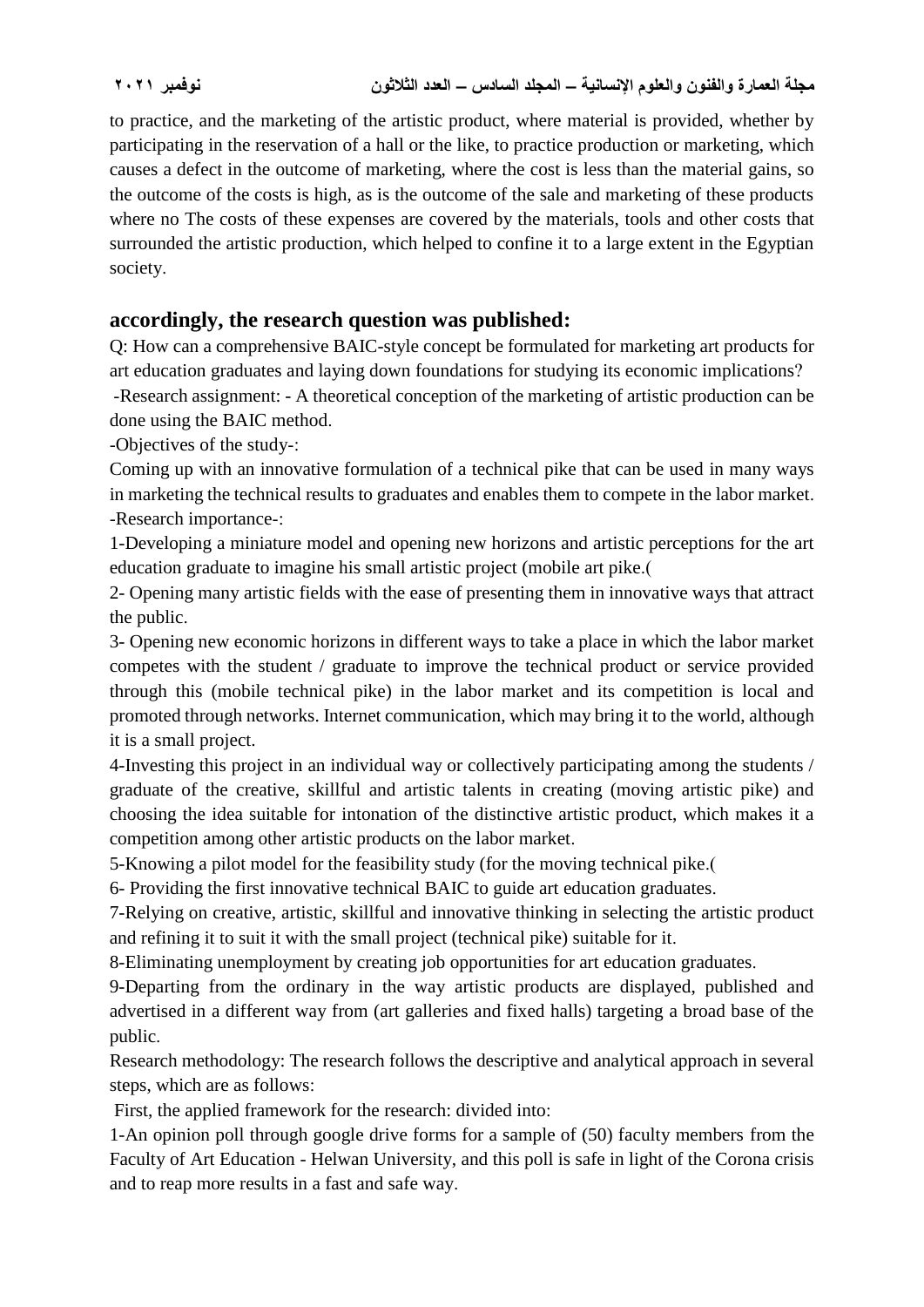2- Developing a practical visualization of a pike market, including:

1-2- Opinion poll for art education graduates to know the extent of their capabilities to market their work and themselves in the practical community field, with the mobile technical pike approach presented as a project that can be applied at reduced prices.

2-2- Develop an innovative mini-model for the moving technical pike, with a feasibility study for it, and product selection.

### **Search terms- :**

(Movable technical pike): It is a wheel, car, service wagon, or mobile device that may contain wooden or metal shelves or a different display method, and it consists of a wooden box in different shapes that carries and runs on three or four wheels and its shapes differ in different artistic ways and styles on depending on the product or service provided through it.

(Artistic products): provided through technical pike, artistic products include various fields, including: (leather work - woodwork - metal work - textile - sculpture - ceramics - drawing and photography - designs - graphics - printing), and the artistic products differ in terms of ( Usage - shaping - colors - industry - machines and tools - style - modernity using technology - or a specific craftsmanship borrowed from heritage, nature, contemporary or free themes), examples of some products such as (accessories - pots and trays - Sinai products - bags and wallets leather-painted clothes) and printing - technical dashboards - home furniture - and office furniture ... etc.

# **First, the applied framework for research:**

• The first axis: an opinion poll of a random sample of the teaching staff at the Faculty of Art Education, Helwan University, consisting of "50" members.

- The second axis: an opinion poll for art education graduates in order to identify the extent of their abilities to market their work and themselves in the practical community field
- The third axis: with its practical vision in the form of a moving technical pike made as a project that can be applied at reduced prices
- The first axis: polling the opinion of faculty members at the Faculty of Art Education, Helwan University

# **Search tool:**

To achieve these goals, which are- :

Innovative formulation of pike to market artistic production.

Create a job market for the artist to help him compete in the labor market.

Developing the ability to communicate between the artist and his community.

The number of questions came to "13" questions, with the number 10 closed questions and 3 open and closed questions. It was designed in a way that all questions relate to each other without the internal division of the axes. In preparing the answer form, it was taken into account that there are multiple options for acceptance, approval or rejection. .

Validity of the opinion poll: To verify the validity of the concept by presenting it to the arbitrators, "Concept Validity by Judges". The opinion poll was presented to the jury of ten of the specialized professors.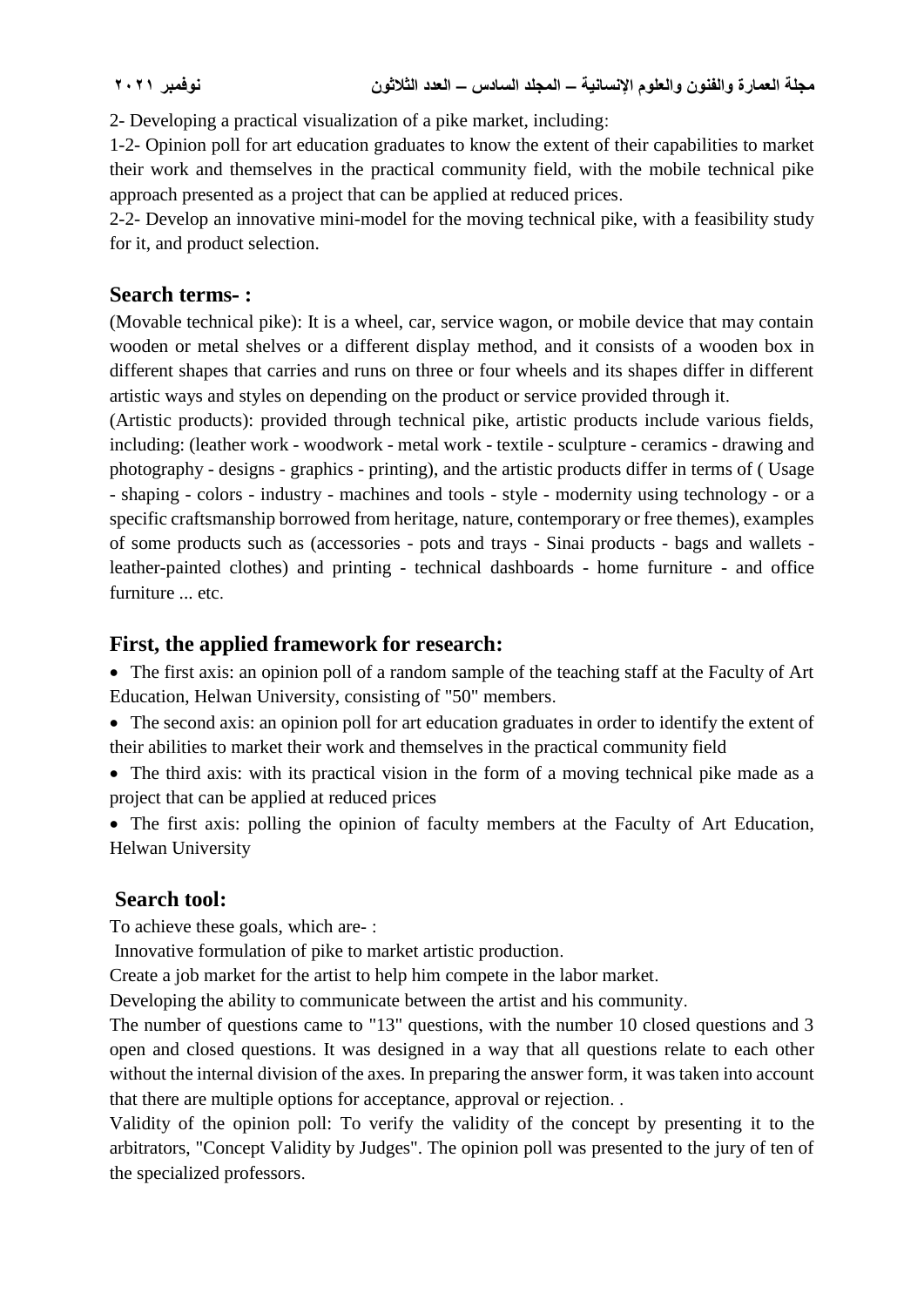# **Categorize and analyze survey responses:**

The first axis is a survey of faculty members 'opinion:

It aims to know:

Sample experience in practicing art and the ability to market it.

-Creative formulation of pike to market artistic production.

Create a job market for the artist to help him compete in the labor market.

Developing the ability to communicate between the artist and his community.

The second axis: an opinion poll for art education graduates in order to identify the extent of their capabilities to market their work and themselves in the practical community field, with the aim of:

1- Learn about previous experiences in the practical field for graduates.

2-Exposing the need for art education graduates to open a marketing field for their work within the community.

3-Knowing the graduates 'opinion about proposing a new marketing method on the applied field of art education within society, and which technical fields are most appropriate for its application.

4- Eliminating unemployment among art education graduates.

The researcher selected a random sample of students of the Faculty of Art Education in the BA stage during the field training period, and their number was 75 students, to conduct the practical framework for the research, as this framework was divided into:

•First: Establishing an opinion poll for the sample in order to identify the extent of their acceptance of the idea of applying BAIC technical, and their ability to apply it in the practical field, to market their work and themselves in the societal field.

Second: A practical mini-application for the mobile art pike project, through a visual market for a shopping cart, and displaying it in the college yard to spread the idea among students.

The poll revolves around four axes, which are- :

1-Getting to know the previous experiences of the practical field of the graduates during their marketing of the work / artistic product.

2-Exposing the need for art education graduates to open a marketing field for their work within the community.

3- To get acquainted with the graduates 'opinion of proposing a new marketing method on the applied field of art education within the community, and asking them the new method of using the mobile (technical pike) to market the work / artistic product.

4-Do modern methods, including (technical pike) mobile marketing work / artistic product, help to eliminate unemployment among art education graduates?

# **Poll result- :**

1-We notice that the students' experiences are more demanding and present themselves and the artistic work / product are the Internet and social media networks for its ease of use between generations and the speed of its spread by 100%.

2- We also note the problems that students face are almost uniform in proportions close and agreed upon, because they face the same problems most of them, which makes them agree upon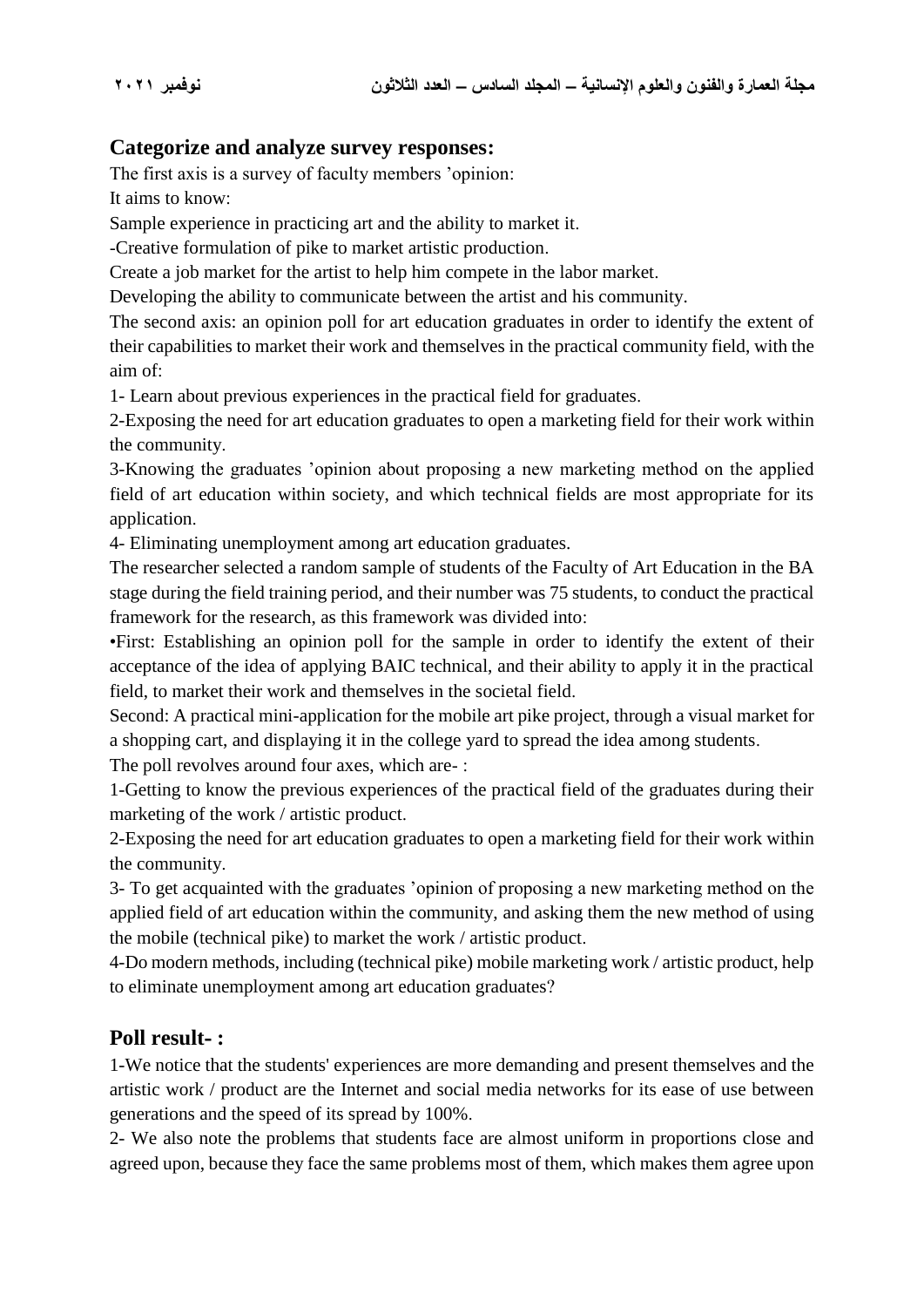and agree on the same problems they face while marketing their works / technical products, which is the availability of (skilled workers / in carrying, transporting, setting up and equipping exhibition halls and exhibits. Special work / artistic product with care - capital, high prices and expenses / to cover all expenses (hall reservation - publishing and marketing expenses - workers' wages, transportation and transportation with calculating the costs of damaged items sometimes calculating the loss if nothing is sold and there is labor to help produce this product and the owners of some exhibition halls that had production - transportation - raw materials and tools - some devices or lighting to highlight the product / artistic work) by 75% to 95%.

3-The unanimous affirmation of using the new method (technical pike) when they were facing students from problems for using the traditional methods of marketing for the art education graduate and for the artistic producer, with the low cost of manufacturing it.

4- The use of modern, low-price methods, such as the use of a mobile (technical pike) to market the work / artistic product, and emphasizing its use makes it more popular by students and youth, which helps eliminate the idea of unemployment.

Second: An experiment in implementing technical Pike through a number of 75 male and female students in the bachelor's stage at the Faculty of Art Education - Helwan University, and this is done through several stages:

1- Presenting the technical Pike project to the students to find out their acceptance of the project. 2-Developing a feasibility study for the implementation of the project.

3-The steps that were taken to produce a result that could serve as an example for building a research (technical board), namely:

- Divide students into groups of 5 or 6 individuals.
- Naming each group with a specific name and choosing a logo for them to symbolize the group.
- A preliminary drawing of the innovative pike to be implemented with thinking and selecting the technical product or service to be provided through the technical pike.
- Developing a plan and goal to divide the roles and tasks of each group.
- Developing a concept and making an economic feasibility study for the product or service provided by this Pike with cost calculation.

 Developing a plan aimed at advertising and publishing methods for the product or service from the BAIC, with specifying the places where the BAIC will be placed.

 Execution of the miniature model is similar to the initial drawing of this artistic pike using technical materials, tools and colors, taking into account the size of about 25 \* 30 cm and its height does not exceed 25 cm.

Third: Establishing an innovative mini-model for the moving technical pike, along with developing a feasibility study for it, and choosing the appropriate technical product for it.

# **It is based on four axes:**

- 1- Mobile technical pike concept (mobile car and its types).
- 2- Technical products and technical services provided through (technical board).
- 3- Feasibility study for moving technical pike.
- 4- Some miniature models for the moving technical pike implemented by students.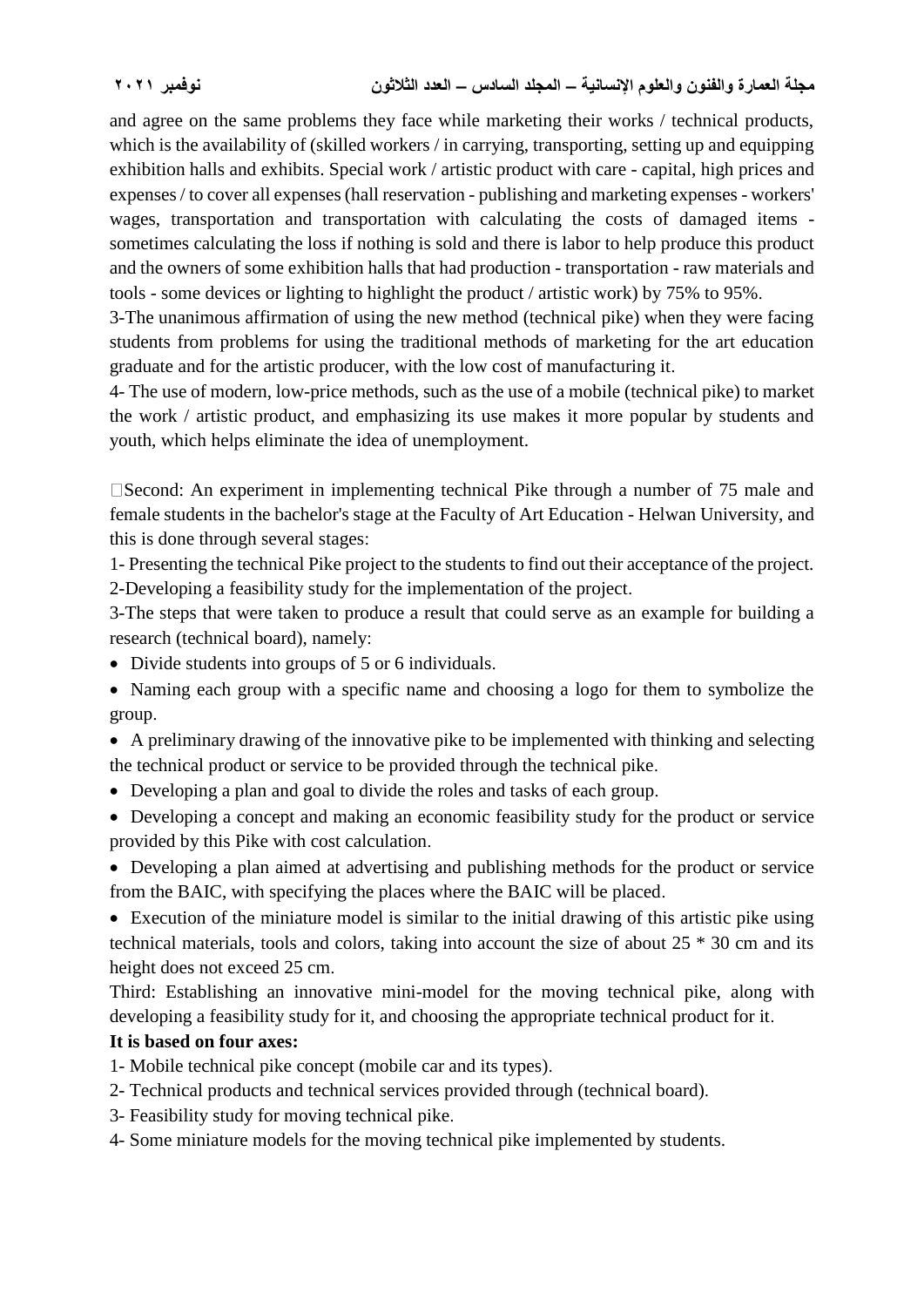# **Findings and recommendations:**

The researcher reached the following results:

-The researcher applied an opinion poll aimed at identifying the creation of a proposed perception by using the BAIC method to market artistic production.

-The results of the study showed that using the pike style helps to get to know the artist and present him to the public, his artistic products and artistic works, and to improve him constantly, making it more widespread and competitive among the markets.

Eliminating the phenomenon of unemployment for those who have graduated from the Faculties of Arts and Art Education in particular and those interested in art in general.

-Developing the aesthetics of society, upgrading with public taste, and transforming a consumer society that loves obtaining high-quality artistic products at low prices.

Emancipation from fixed halls, obstacles and difficulties that follow the production of distinct artistic products, and the popularity of them is less among the public to the mobile pike, reaching various places in commercial malls, tourist places, parks, exhibitions, artistic and cultural festivals, reaching a wide base of the public and facing all the difficulties and even their disappearance completely, and more it is widespread and more popular for the owner in light of the theoretical and practical framework of the study, it would have been applied effectively on the ground had it not been for the current circumstances that the country and the world went through. The researcher recommends the following- :

1- Paying attention to modern artistic methods through which it helps to establish artistic projects and speed their spread and present them to the public.

2-Continuing financial support and facilities to obtain licenses from banks or government agencies and institutions for the technical project, especially for the idea of (technical pike) moving to eliminate unemployment among graduates.

3-Paying attention to technical projects (technical pike) and giving them the opportunity to market it, in the Arab world and internationally, and paying attention to the Egyptian product, the creative ideas and the quality of the Egyptian artistic product.

4- Paying attention to the elimination of unemployment for young people and graduates, especially technical colleges, because of the skill, art, and experience they went through during their technical and scientific studies, and working to encourage them and humiliate all the difficulties facing them and encourage those who have creative and innovative ideas.

# **References:**

1. 'ahmad salah aldiyn almahriziu 2002 , adarat nuzum watiknulujia almawarid albashariat madkhal mueasiri. kuliyat altijarat jamieatan binha.

2. juzif jabluniski: 2000 , 'iidarat aljawdat alshaamilat , tarjamatu: eabd alfataah alsayid alnuemani , aljuz' althaani , bimik , masr.

3. rayid eabd alkhaliq , 2006 , 'iidarat aljawdat alshaamilati: altaghyir waltatwir altanzimiu min ajil 'iinjah , kuliyat alaiqtisad waleulum alsiyasiat ,.

4. saeid ys eamir waeali muhamad eabd alwahaab 1998: alfikr almueasir fi altanzim aldaakhilii , markaz wayid sarfis lilaistisharat waltatwir al'iidarii , alqahirat , altabeat althaaniat ,.

5. sharif 'ahmad sharif 2007.muhadadat aleamil wamajal alkhadamat alsinaeiat bialtatbiq .majalat albuhuth altijaria .kilit altijarati.jamieat alzaqaziq mujalad 20 aleadad 2